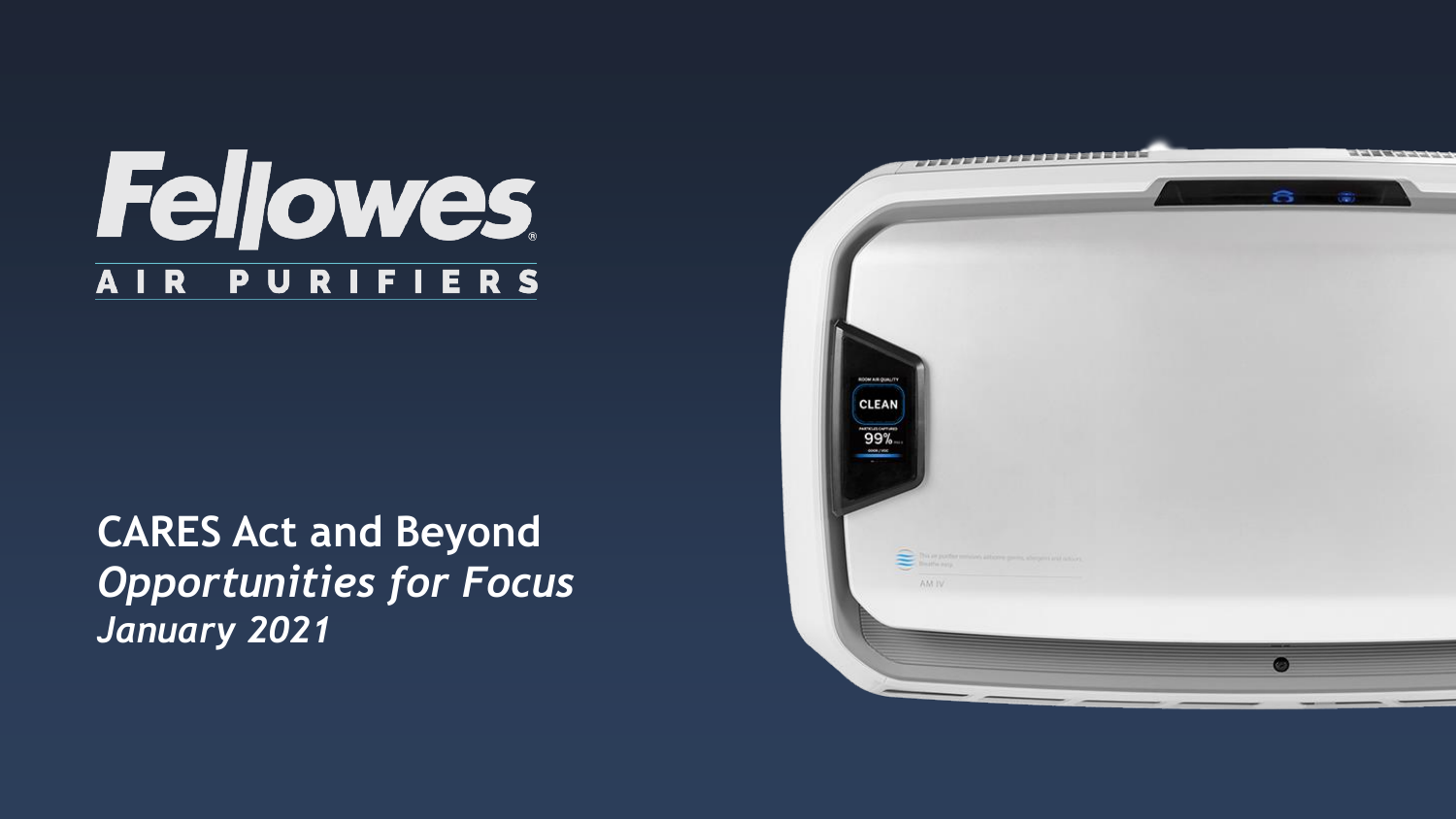# **Second Round of Schools funding: CARES Act 2.0**

#### \$82 billion for the **Education Stabilization Fund** signed into law on December 27, 2020

- **\$54.3 billion for K-12 public schools** in the Elementary and Secondary School Emergency Relief Fund (ESSER)
	- *More than 4x as the first round of the CARES Act*
- **\$22.7 billion for Higher Education**
- \$4.1 billion is set aside in the Governor's Emergency Education Relief Fund (GEER) for K-12 and higher ed
	- \$2.75 billion of that reserved for private K-12 schools
- Other funds allocated to programs such as Historically Black Colleges and Universities, tribal colleges, and minorityserving institutions, including Bureau of Indian Affairs-operated schools

**Education Stabilization Fund dollars are available through September 30, 2022**

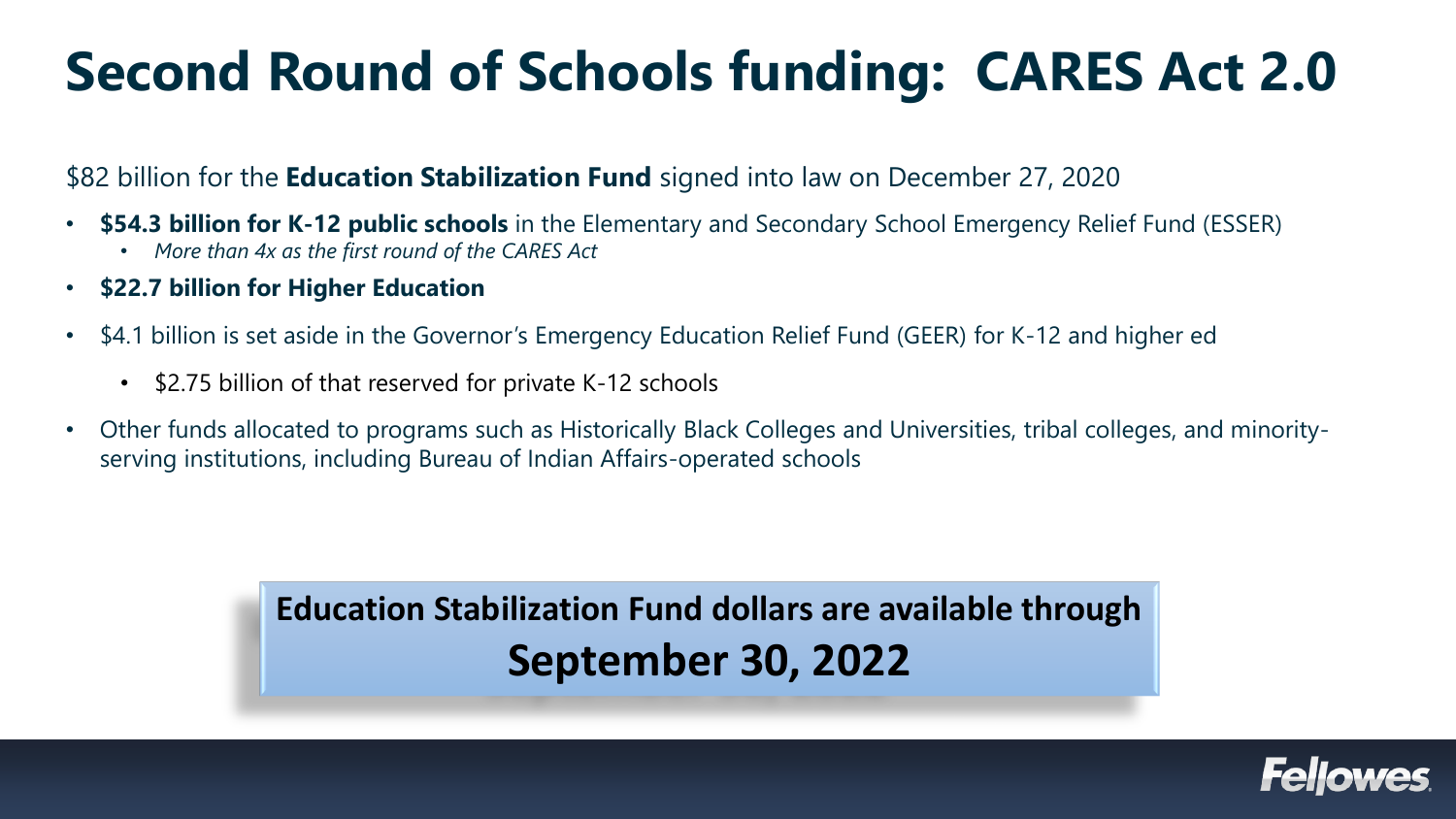## **What can CARES Funds be spent on?**

- **Purchasing PPE and the supplies needed to clean and disinfect schools.**
- **Repairing school facilities, especially ventilation systems, to improve air quality and reduce spread of Covid**
- Providing resources that principals need to address coronavirus at their schools
- Supporting school district efforts to improve preparedness
- Training staff on the best ways to sanitize schools and proper use of personal protective equipment (PPE)

### **Air Purifiers are an approved CARES Fund expense!**

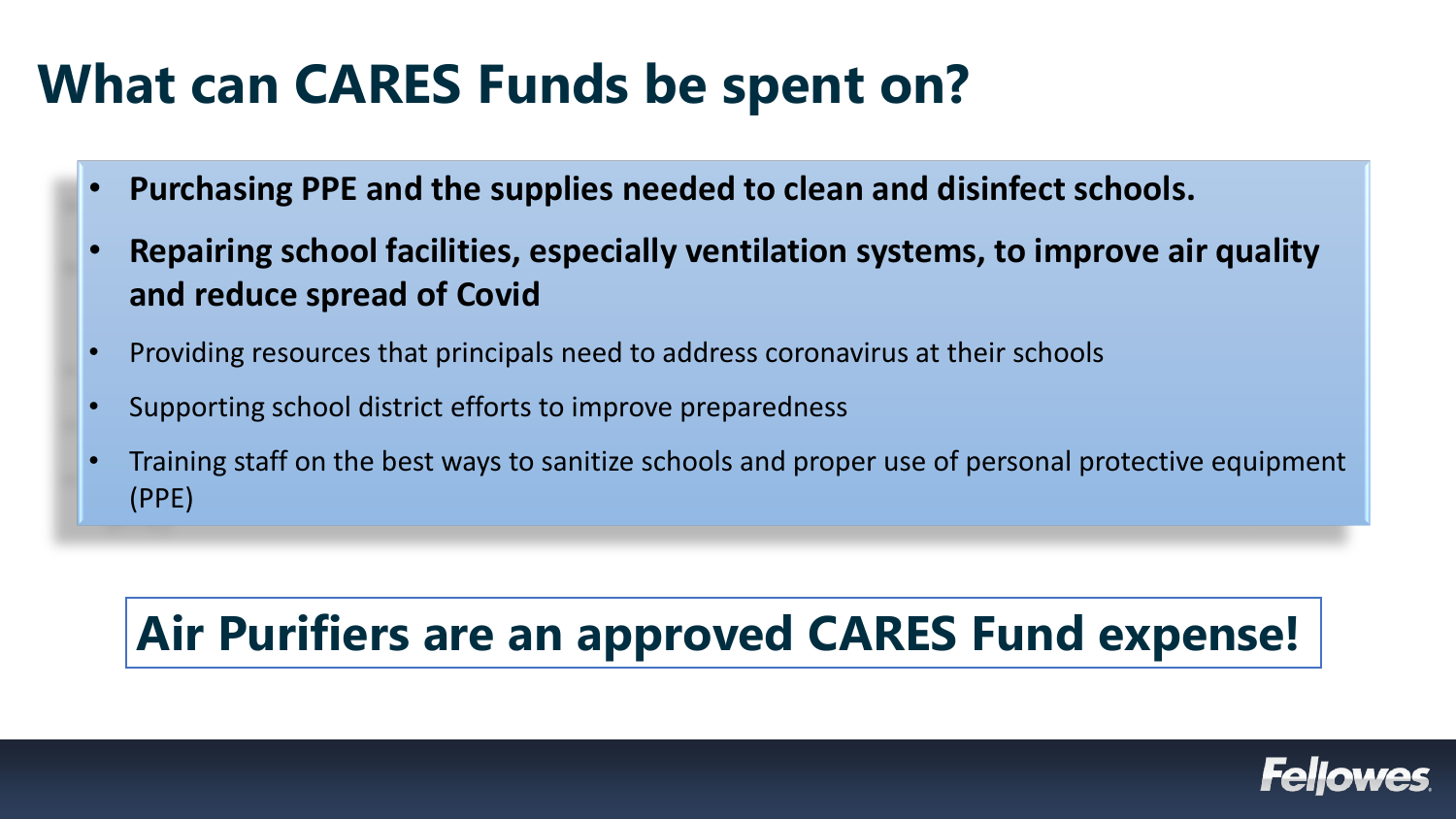# **New and Ongoing Challenges**

- **United States has gotten off to a slower-than-expected in vaccinations**
- **New Virus Variants**



- A more transmissible virus could drive more patients into hospitals and boost the covid-19 death toll. It also could prolong the march toward herd immunity.
	- [https://www.washingtonpost.com/health/covid-variant-contagious-spread/2021/01/06/73a1b716-4fc2-11eb-83e3-](https://www.washingtonpost.com/health/covid-variant-contagious-spread/2021/01/06/73a1b716-4fc2-11eb-83e3-322644d82356_story.html) 322644d82356\_story.html
- Viruses constantly change through mutation, and new variants of a virus are expected to occur over time.
	- <https://www.cdc.gov/coronavirus/2019-ncov/transmission/variant.html>
- COVID-19 herd immunity unlikely in 2021 despite vaccines
	- <https://apnews.com/article/canada-coronavirus-pandemic-united-nations-acffe5031e65b472e5a4848ab516163f>
- Experts say that COVID-19 will likely become endemic, meaning it will circulate forever. "I don't really see any path by which this virus isn't with us forever and it just becomes an endemic virus, like cold viruses and flu viruses"
	- <https://www.verywellhealth.com/covid-19-will-it-be-endemic-5083869>

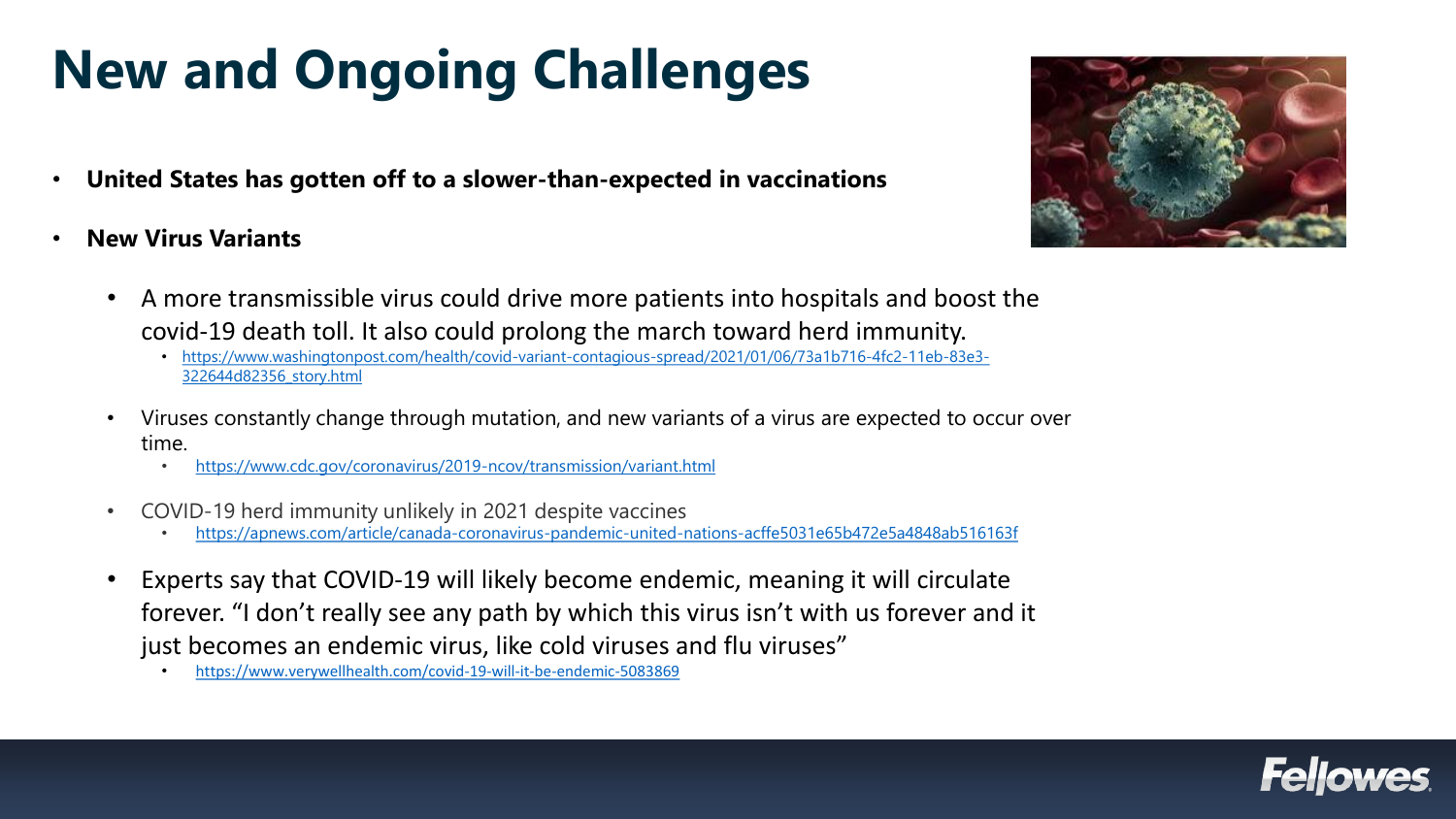### **The Need to Clean the Air We Share Extends Beyond COVID!**

#### **Cold and Flu Season is here – and comes back every year!**

• In the United States, flu season occurs in the **fall** and **winter**. While flu **activity** peaks between December and **February**, but **activity** can last as late as May.

<https://www.cdc.gov/flu/about/season/flu-season.htm>



The annual national cost of teacher absenteeism is estimated at **\$25.2 billion**, with **\$4 billion** due to stipends for substitutes and associated administrative costs.

https://www.nilfisk.us/2020/02/04/the-real-cost-of-illnessrelated-school-absenteeism/

#### **Other Airborne Pathogens**

- Streptococcus
- Rhinoviruses (Cause common Cold)
- H1N1 (Swine Flu)
- Chickenpox
- Measles
- Mumps
- MERS
- Influenza B
- Whooping cough
- Hand, Foot, and Mouth Disease
- ????